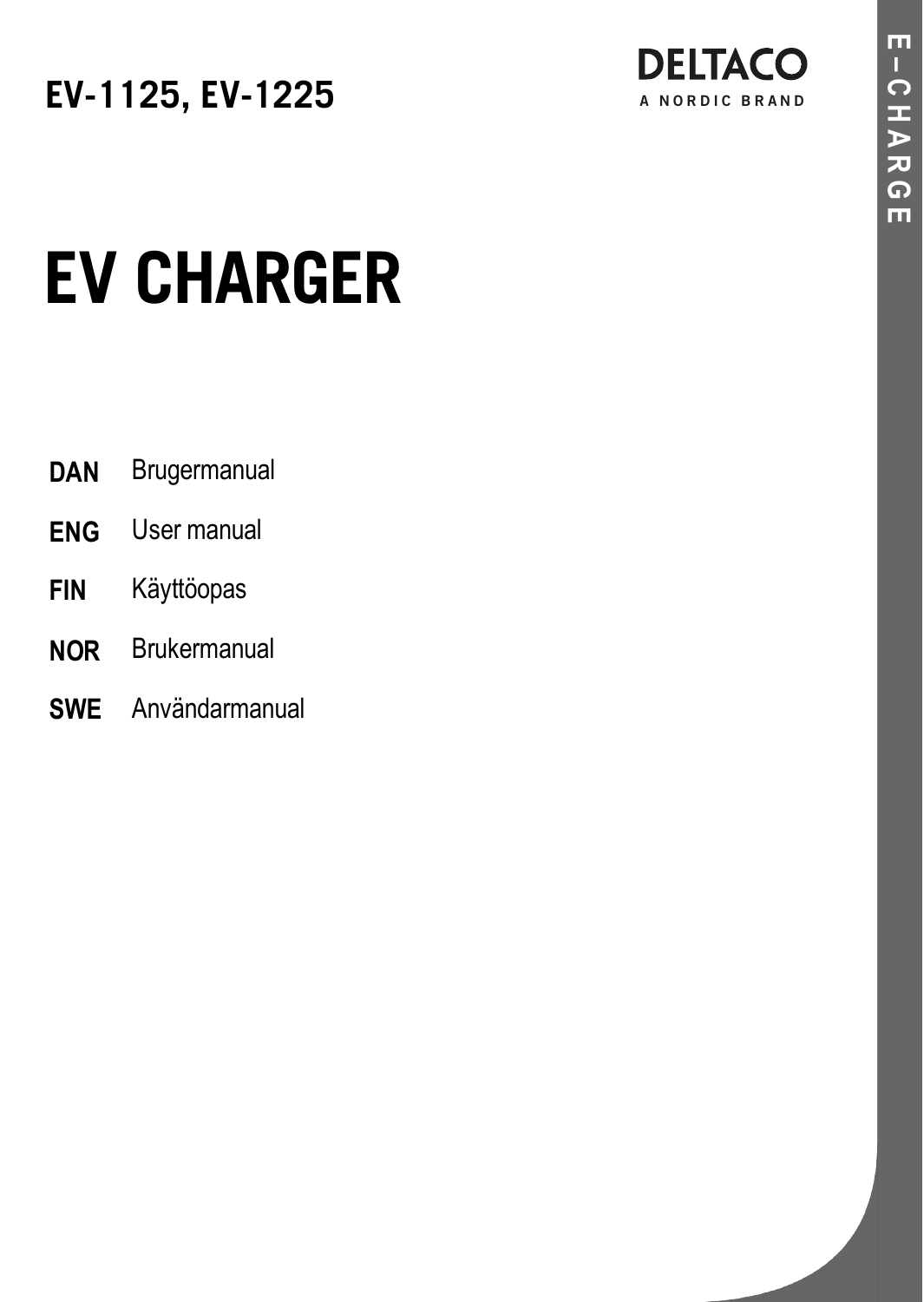









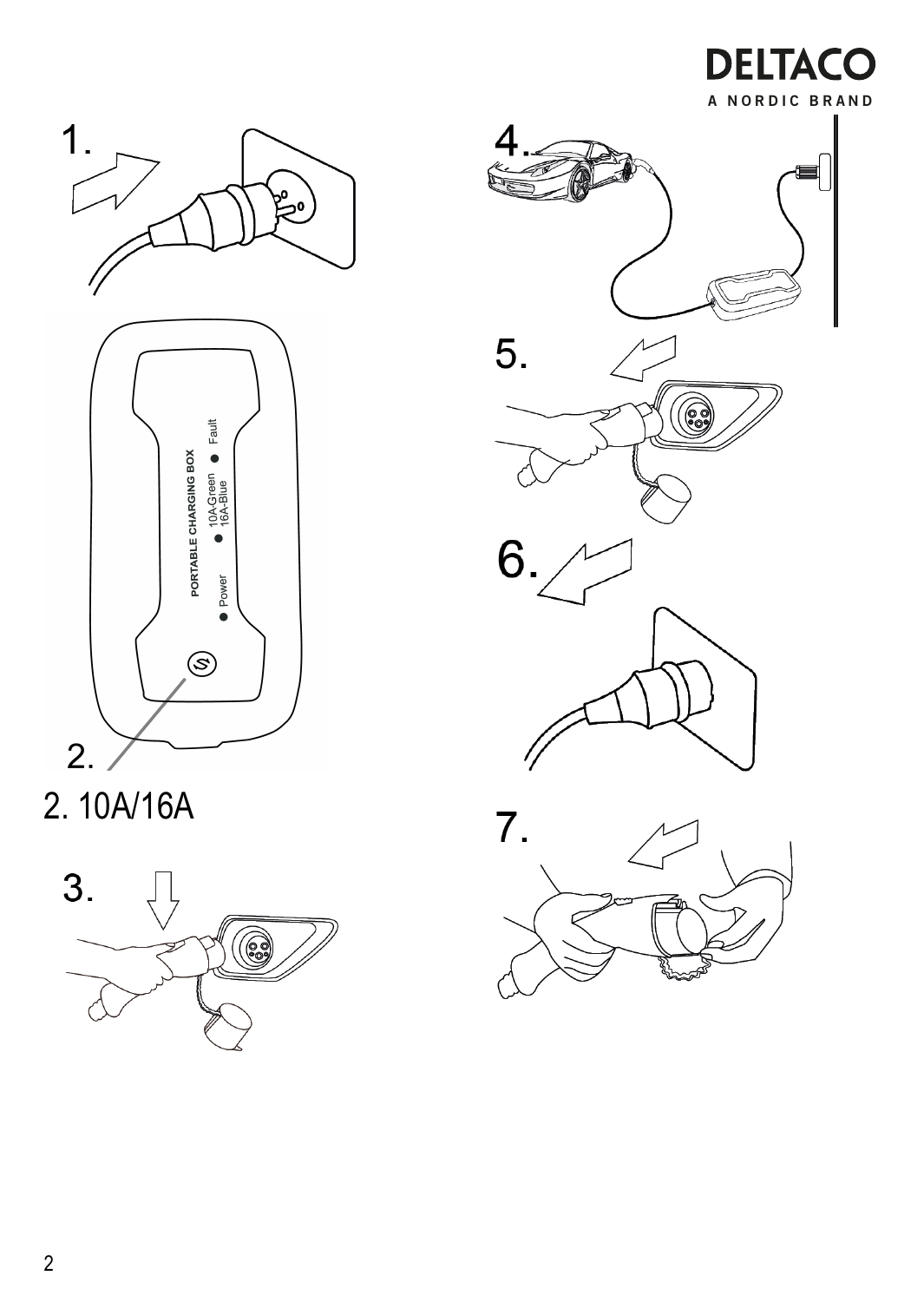#### **DAN**

Tak, fordi du valgte Deltaco!

#### **Sikkerhedsinstruktioner**

1. Følg manualen for at bruge denne enhed. Manglende overholdelse af instruktionerne kan medføre fare for personer eller materielle skader. 2. Du skal også følge dokumentationen vedrørende opladning af dit elektriske køretøj. 3. Kontroller regelmæssigt opladeren for synlige skader. Risiko for elektrisk stød ved brug af en beskadiget oplader.

4. Før du tænder for enheden, skal du kontrollere, at enheden er korrekt jordet for at undgå ulykker.

5. Brug ikke opladeren, hvis den er beskadiget.

6. Åbn eller modificer ikke nogen del af enheden selv. Kun autoriserede elektrikere med sikkert værktøj må udføre vedligeholdelse.

7. Før du tænder for enheden, skal du kontrollere, at spændingen og ampere fra strømforsyningen matcher denne enhed.

8. Brug kun til elektrisk køretøjsopladning.

9. Brug ikke denne enhed med et forlængerkabel eller adapter.

10. Frakobl ikke forbindelsen, mens enheden oplades.

11. Beskyt denne enhed mod væsker/vand, regn, vind, sne og sand, selv om det er IP66 klassificeret, sikkerhed først.

12. Opbevaring ved min -40 ° C max + 70 ° C omgivelsestemperatur. Den omgivende luft bør ikke indeholde syrer, alkalier eller andre ætsende eller eksplosive gasser.

13. Slut denne enhed til en jordet kontakt.

14. Lad ikke opladeren hænge fra kablet, slidskader på kablet og kontakterne kan blive betydelige høje, da kablet og opladeren er tunge. Risiko for elektrisk stød, materielle skader og personskade. Du skal understøtte vægten af opladeren og kablet på en sikker og stabil måde. Hæng f.eks. Opladeren på en krog via hænghullet på bagsiden af produktet.

**DELTACC** 

A NORDIC BRAND

15. Hvis du har opladeren eller kablet på jorden, kan de let beskadiges, hold dem væk fra jorden og beskyttet mod faldskader.

16. Dette produkt kan forårsage en snublefare.

17. Almindelige vægudtag og

motorforvarmerudgange (Schuko-type) er ikke lavet til elektrisk køretøjsopladning og kan ikke håndtere tilbagevendende høj belastning i lange perioder. Begræns derfor opladningen til 10A. Denne begrænsning inkluderer ikke industrielle kontakter (IEC / EN 60309)

18. Gamle eller fejlagtige kontakter eller kabelforgreninger i bygningen kan forårsage overophedning ved store belastninger, hvilket igen kan være en brandfare. På grund af denne risiko skal en autoriseret elektrisk

installationsvirksomhed kontrollere den elektriske installation.

#### **Lokationer for brug**

Typiske anvendelsessteder for dette produkt ville være beskyttede steder eller områder med tag, såsom en garage eller en parkeringsplads med et tag.

#### **Kompatibilitet**

Oplader EV-1125 er til alle elektriske køretøjer med type 1-kontakter.

Oplader EV-1225 er til alle elektriske køretøjer med type 2-kontakter.

Brug dem ikke sammen med andre typer.

#### **Brug**

1. Tilslut til en strømforsyning. (Til en jordet kontakt)

2. Brug knappen til at skifte mellem 10A/16A.

3. Opret forbindelse til det elektriske køretøjs kontakt.

Opladeren registrerer automatisk

forbindelsesstatus og håndryksprotokol og begynder at oplade.

### **LED status**

The LED marked with the word "Power" can be lit green or off.

The LED marked with the "10A"/ "16A" can be lit green for 10A, lit blue for 16A or off.

The LED marked with the word "Fault" can be lit red or off.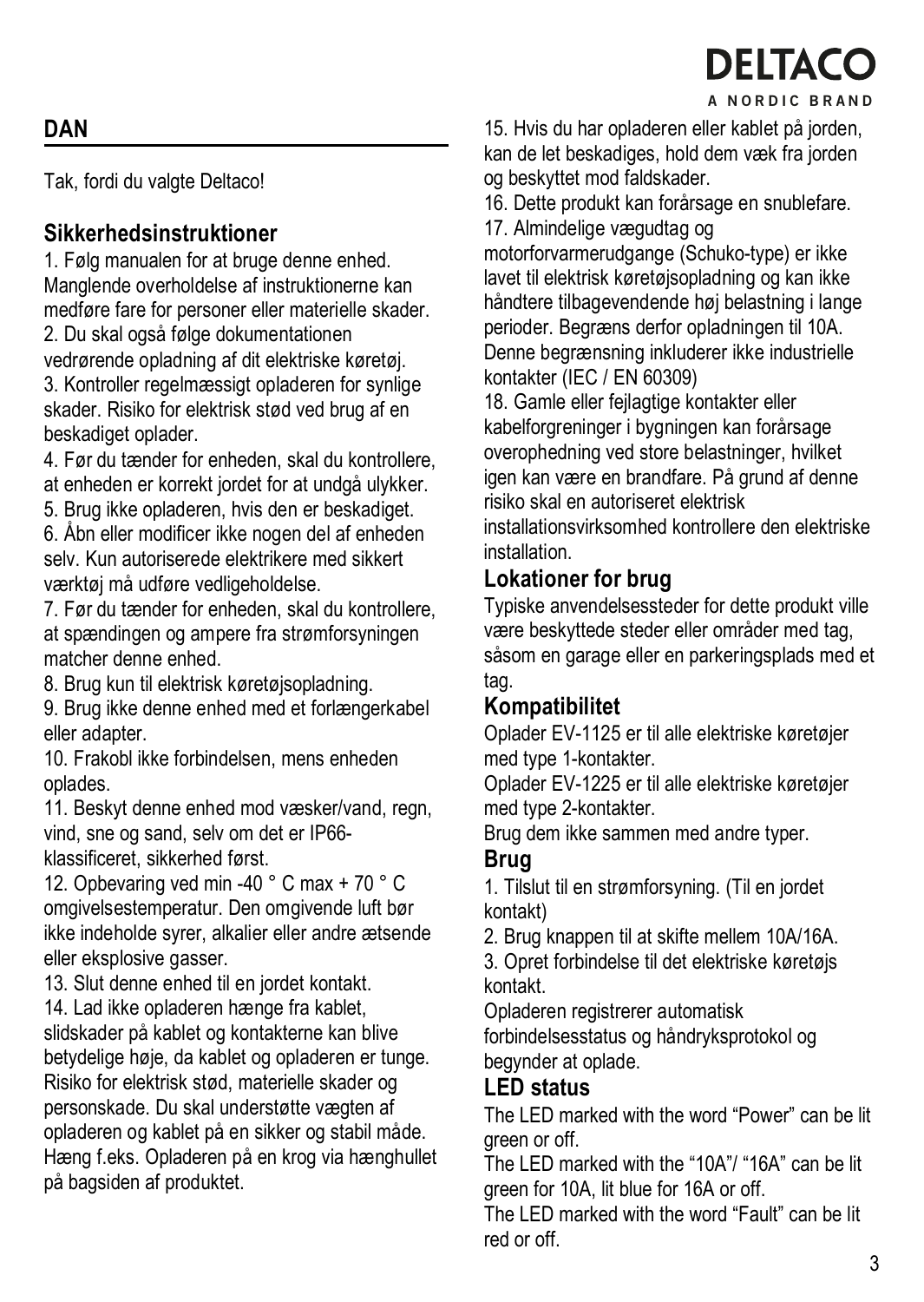

Combinations of the LEDs status has different meanings:

Connected to power: "Power" is on, "10A"/ "16A" and "Fault" is lit for 0.5 seconds.

Ready for charging: "Power" is on, "10A"/ "16A" is on, "Fault" is off.

Normal charging: "Power" is on, "10A"/ "16A" flashes every 1 second, "Fault" is off.

Charging fault: "Power" is on, "10A"/ "16A" is off, "Fault" is on.

Charging completed: "Power" is on, "10A"/ "16A" is off, "Fault" is off.

Lysdioden markeret med ordet "Power" kan lyse grønt eller være slukket.

Lysdioden markeret med "10A"/"16A" kan lyse grønt for 10A, lyse blå for 16A eller være slukket. Lysdioden markeret med ordet "Fejl" kan lyse rødt eller være slukket.

Kombinationer af LED-status har forskellige betydninger:

Tilsluttet strøm: "Strøm" lyser, "10A"/"16A" og "Fejl" lyser i 0,5 sekunder.

Klar til opladning: "Strøm" lyser, "10A"/"16A" er lyser, "Fejl" er slukket.

Normal opladning: "Strøm" lyser, "10A"/"16A"

blinker hvert 1. sekund, "Fejl" er slukket.

Opladningsfejl: "Strøm" lyser, "10A"/"16A" er slået fra. "Feil" lyser.

Opladning afsluttet: "Strøm" lyser, "10A"/"16A" er slukket, "Fejl" er slukket.

#### **Fejlstatus**

LED'en markeret med "Fejl" vil blinke forskelligt afhængigt af fejl eller aktiveret beskyttelse:

Blinker 1 gang, kommunikationsfejl.

Blinker 2 gange, underspændingsbeskyttelse.

Blinker 3 gange, overspændingsbeskyttelse.

Blinker 4 gange, ingen jord beskyttelse.

Blinker 5 gange, for høj spænding beskyttelse.

Blinker 6 gange, kortslutningsbeskyttelse.

Blinker 7 gange, spændingslækage beskyttelse. Blinker 8 gange, for høj temperatur beskyttelse.

#### **Rengøring**

Frakobl strømmen og brug en tør klud til rengøring af denne enhed.

#### **Support**

Mere produktinformation findes på www.deltaco.eu.

Kontakt os via e-mail: help@deltaco.eu.

#### **ENG**

Thank you for choosing Deltaco! **Safety instructions**

1. Follow the manual to use this device. Failure to follow instructions may result in danger to person or damage to property.

2. You must also follow the documentation regarding charging of your electric vehicle.

3. Regularly check the charger for visible damages. Risk of electric shock when using a damaged charger

4. Before powering on the device, please confirm that the device is properly grounded to avoid accidents.

5. Do not use the charger if it is damaged.

6. Do not open up or modify any part of the device by yourself. Only authorized electricians with safe tools may perform maintenance.

7. Before powering on the device, confirm that the voltage and ampere from the power supply matches this device.

8. Use only for electric vehicle charging.

9. Do not use this device with an extension cable or adapter.

10. Do not disconnect while the device is charging.

11. Protect this device from liquids/water, rain, wind, snow and sand, even if it is IP66 rated, safety first.

12. Storage at min -40°C max +70°C ambient temperature. The ambient air should not contain acids, alkalis or other corrosive or explosive gases.

13. Connect this device to an earthed contact.

14. Do not let the charger hang by the cable, the wear damage on the cable and the contacts can become considerable high since the cable and charger are heavy. Risk of electric shock, damage to property and injury to person. You must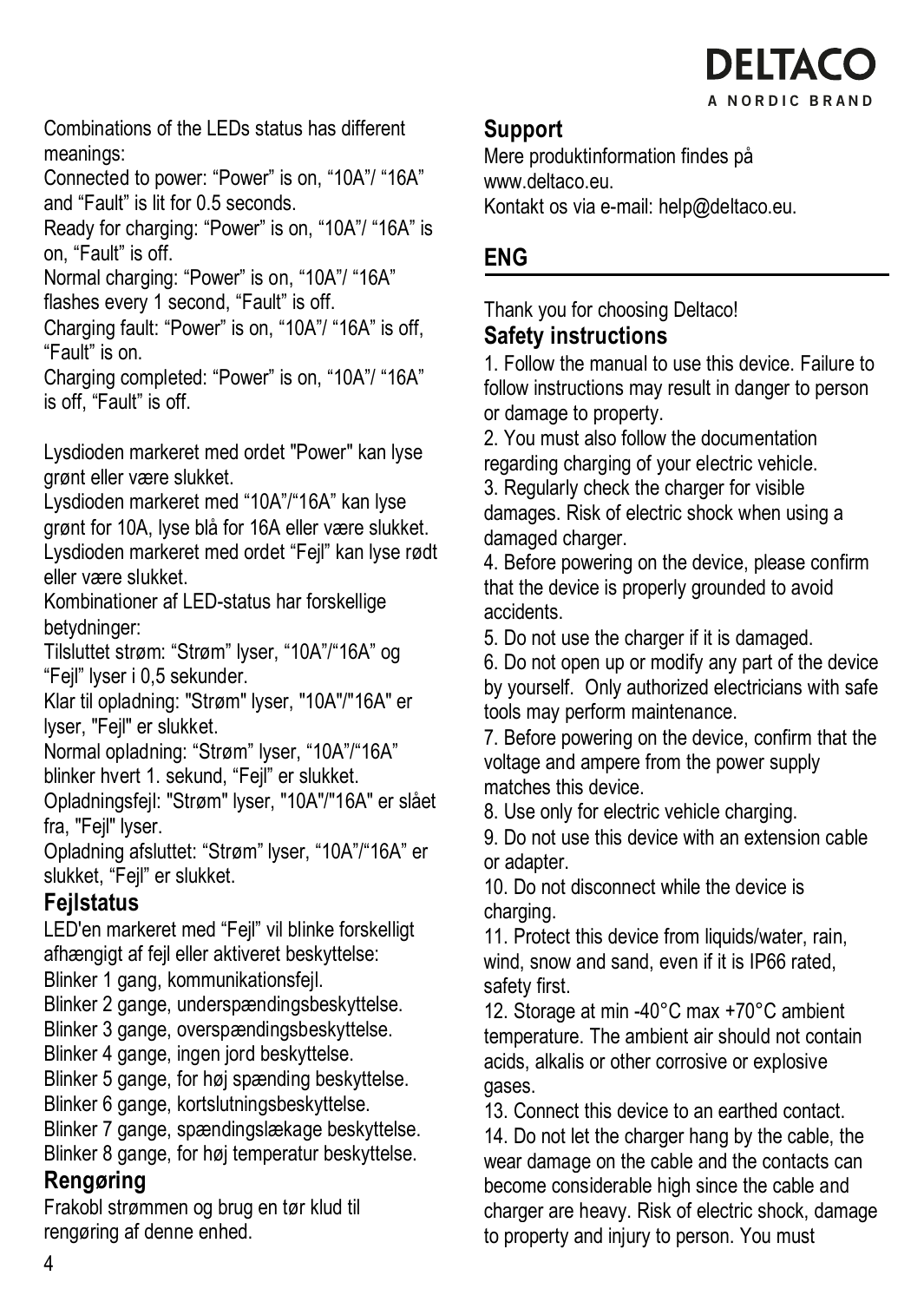### **DELTACO**

A NORDIC BRAND

support the weight of the charger and cable in safe and stable way. For example, hang the charger on a hook, via the hang hole on the back of the product.

15. If you have the charger or cable on the ground, they can be easily be damaged, keep them off the ground and protected from fall damage.

16. This product may cause a tripping hazard.

17. Regular wall outlets and engine preheater outlets (Schuko type), are not made for electric vehicle charging and cannot handle recurring high load over long periods. Therefor limit the charge to 10A. This limitation does not include industrial contacts (IEC/EN 60309)

18. Old or erroneous contacts or cable line branches in the building can cause overheating at high loads, which in turn can be a fire risk. Because of this risk, let an authorized electrical installation company check the electrical installation.

#### **Use locations**

Typical use locations for this product would be sheltered locations or areas with roofs, such as a garage or a parking lot with a roof.

#### **Compatibility**

Charger EV-1125 is for all electrical vehicles with Type 1 contacts.

Charger EV-1225 is for all electrical vehicles with Type 2 contacts.

Do not use them with other types.

#### **Use**

1. Connect to a power supply. (To an earthed contact)

2. Use the button to switch between 10A/16A.

3. Connect to the electrical vehicle's contact.

The charger automatically detects the connection status, handshaking protocol and starts charging. **LED status**

The LED marked with the word "Power" can be lit green or off.

The LED marked with the "10A"/ "16A" can be lit green for 10A, lit blue for 16A or off.

The LED marked with the word "Fault" can be lit red or off.

Combinations of the LEDs status has different meanings:

Connected to power: "Power" is on, "10A"/ "16A" and "Fault" is lit for 0.5 seconds.

Ready for charging: "Power" is on, "10A"/ "16A" is on, "Fault" is off.

Normal charging: "Power" is on, "10A"/ "16A" flashes every 1 second, "Fault" is off.

Charging fault: "Power" is on, "10A"/ "16A" is off, "Fault" is on.

Charging completed: "Power" is on, "10A"/ "16A" is off, "Fault" is off.

#### **Fault status**

The LED marked with "Fault" will flash differently depending on fault, activated protection: Flashes 1 time, communication failure. Flashes 2 times, under-voltage protection. Flashes 3 times, over-voltage protection.

Flashes 4 times, ungrounded protection.

Flashes 5 times, over-current protection.

Flashes 6 times, short-circuit protection.

Flashes 7 times, current leakage protection.

Flashes 8 times, over-temperature protection.

#### **Cleaning**

Disconnect from power and use a dry cloth for cleaning this device.

#### **Support**

More product information can be found at **www.deltaco.eu.**

Contact us by e-mail: **help@deltaco.eu.**

#### **FIN**

Kiitos, kun valitsit Deltaco-tuotteen!

#### **Turvallisuusohjeet**

1. Noudata käyttöohjeita, kun käsittelet tuotetta. Ohjeiden noudattamatta jättäminen saattaa johtaa henkilö- tai omaisuusvahinkoon.

2. Tutustu ajoneuvon omiin ohjeisiin, ennen kuin alat ladata sitä.

3. Tarkista säännöllisesti, ettei laturissa ole näkyviä vaurioita. Viallisen laturin käyttäminen saattaa aiheuttaa sähköiskun vaaran.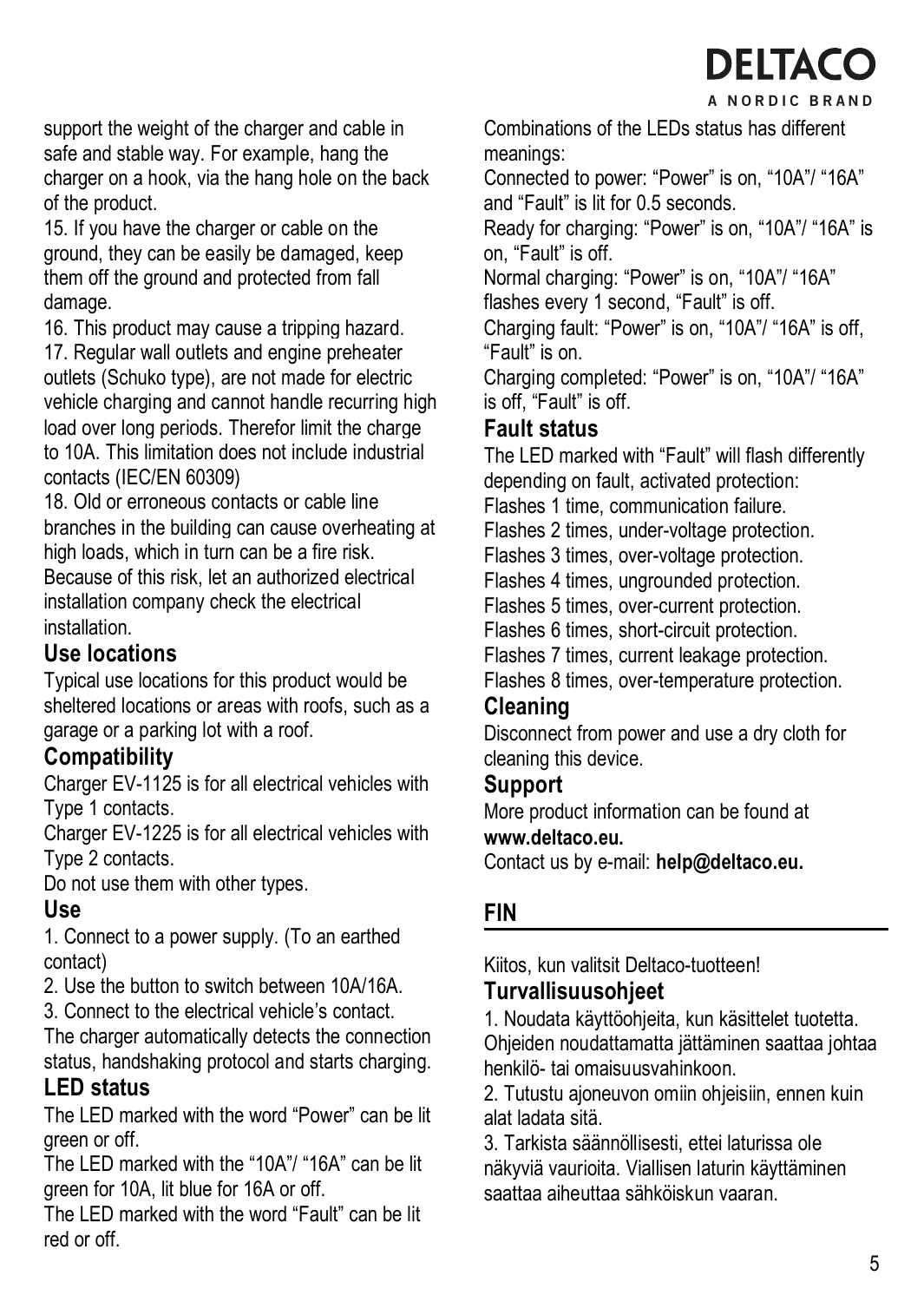### **DELTACO**

A NORDIC BRAND

4. Tarkista ennen käyttöä, että laturi on maadoitettu asianmukaisesti. Näin saat vältettyä henkilövahingon vaaran.

5. Älä käytä laturia, jos se on vahingoittunut.

6. Älä pura laturia osiin äläkä tee muutoksia sen komponentteihin. Kunnossapitoa saavat tehdä ainoastaan valtuutetut sähköasentajat, joilla on asianmukaiset työkalut.

7. Varmista ennen pistorasiaan kytkemistä, että virransyötön jännite ja ampeerimäärä vastaavat laitteessa ilmoitettuja.

8. Käytä laitetta ainoastaan sähköautojen lataamiseen.

9. Älä kytke laturia jatkokaapeliin tai virtasovittimeen.

10. Älä irrota virtajohtoa lataamisen aikana.

11. Laitteella on IP66-luokitus, mutta se tulisi silti suojata nesteiltä, sateelta, tuulelta, lumelta ja hiekalta. Käyttöturvallisuudesta tulee huolehtia jokaisen latauskerran kohdalla.

12. Säilytyslämpötilan tulee olla välillä -40 – +70 °C. Ympäröivässä ilmassa ei saa olla happoja,

emäksiä eikä muita syövyttäviä tai herkästi syttyviä kaasuja.

13. Laitteen saa kytkeä ainoastaan maadoitettuun pistorasiaan.

14. Älä anna laitteen roikkua ilmassa. Sekä laturi että virtajohto ovat raskaita, mikä saattaa aiheuttaa liitännöille merkittävää kulumavauriota. Tällöin on olemassa sähköiskun,

omaisuusvahingon ja henkilövahingon vaara. Laturin ja johdon paino tulee tukea vakaalla ja turvallisella tavalla. Laitteen takaosassa on kolo, jolla sen voi asettaa roikkumaan kiinnityskoukusta.

15. Jos laturia ja virtajohtoa pitää maassa, ne saattavat vahingoittua helposti. Aseta kumpikin korkeammalle tasolle ja varmista, etteivät ne pääse putoamaan.

16. Tuote saattaa aiheuttaa kompastumisvaaran.

17. Asuntojen ja lämmityspaikkojen Schukopistorasioita ei ole suunniteltu sähköautojen lataamiseen. Niiden kapasiteetti ei ole riittävä käyttökohteisiin, joissa siirretään toistuvasti korkeita virtamääriä pitkiä aikoja kerrallaan.

Rajoita latausvirta 10 ampeeriin. Ohjeistus ei koske pistorasioita, jotka on suunniteltu teolliseen käyttöön (IEC/EN 60309).

18. Jos rakennuksessa on vanhoja tai viallisia sähköasennuksia, nämä saattavat ylikuumeta suurta virtamäärää käytettäessä. Seurauksena saattaa tällöin olla tulipalon vaara. Tarkastuta tämän takia kaikki johdot ja pistorasiat valtuutetulla sähköurakoitsijalla.

#### **Käyttökohteet**

Tuotetta suositellaan käytettäväksi paikoissa, jotka on suojattu säältä jollakin tavalla. Tällaisiin kuuluvat esim. autotalli tai katollinen pysäköintipaikka.

#### **Yhteensopivuus**

Tuote EV-1125 soveltuu sähköautoille, joissa on Type 1 -liitin.

Tuote EV-1225 soveltuu sähköautoille, joissa on Type 2 -liitin.

Älä käytä tuotteita muun tyyppisten sähköautojen kanssa.

#### **Käyttö**

1. Kytke laturi maadoitettuun pistorasiaan.

2. Valitse virtamäärä painikkeen avulla.

Mahdolliset vaihtoehdot ovat 10 ja 16 ampeeria.

3. Kytke laturi sähköauton virtaliitäntään. Laite osaa havaita, milloin se on kytkettynä ja

mitä yhteyskäytäntöä tulee käyttää. Lataus käynnistyy automaattisesti sen jälkeen, kun virtajohto on kytketty ajoneuvoon.

#### **Merkkivalot**

"Power"-merkkivalo näyttää vihreää, kun se on päällä.

Merkkivalo "10 A" / "16 A" näyttää vihreää, kun virtamäärä on 10 A ja sinistä, kun virtamäärä on 16 A.

"Fault"-merkkivalo näyttää punaista, kun se on päällä.

On olemassa merkkivalojen yhdistelmiä, joista kullakin on oma merkityksensä:

Kytketty virtaan: "Power" on päällä, "10 A" / "16 A" ja "Fault" syttyvät 0,5 sekunniksi.

Valmis lataukseen: "Power" on päällä, "10 A" / "16 A" on päällä, "Fault" on poissa päältä.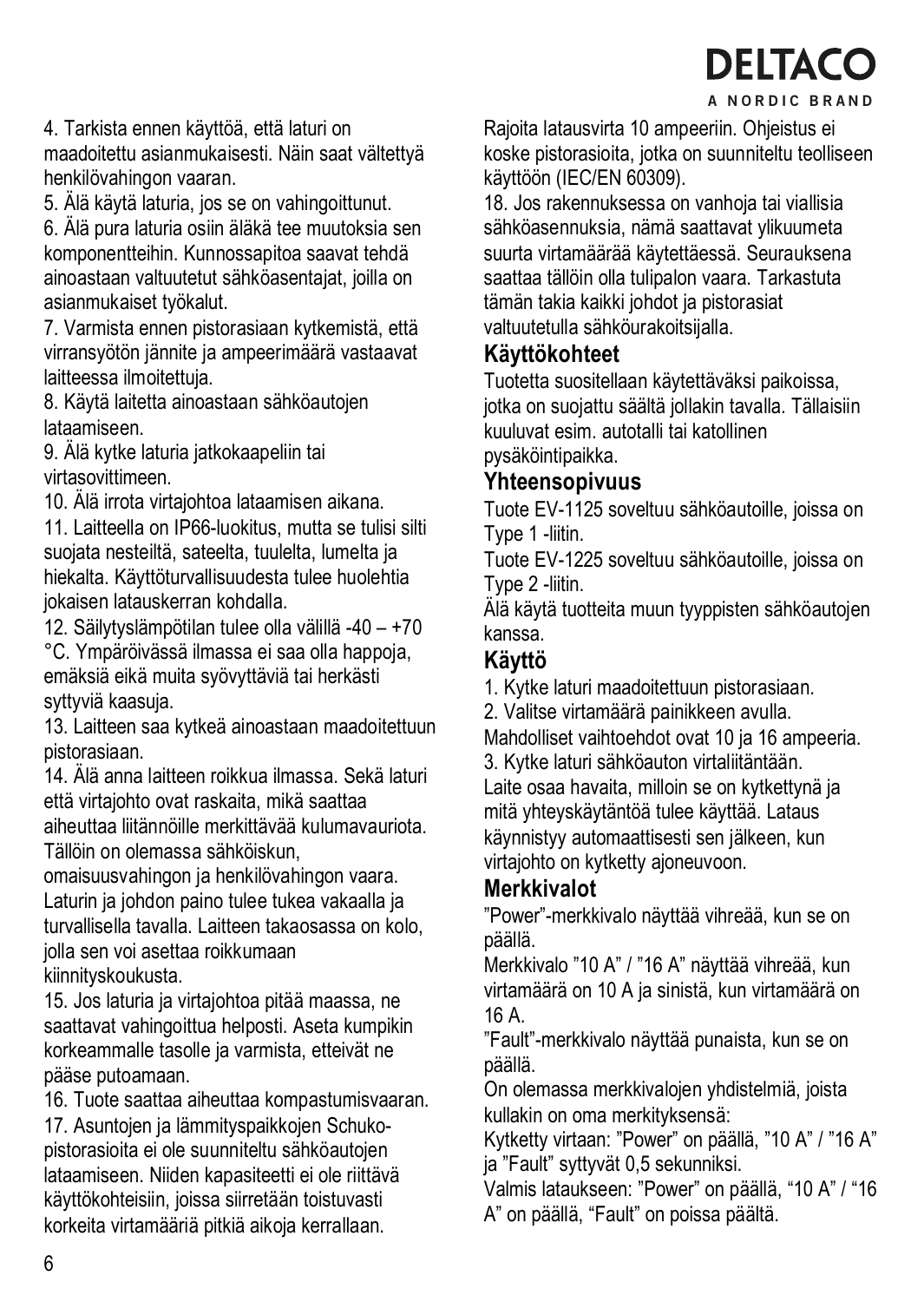### **DEITACO**

A NORDIC BRAND

Normaali lataus: "Power" on päällä, "10 A" / "16 A" vilkkuu sekunnin välein, "Fault" on poissa päältä. Latausvirhe: "Power" on päällä, "10 A" / "16 A" on poissa päältä, "Fault" on päällä.

Lataus valmis: "Power" on päällä, "10 A" / "16 A" on poissa päältä, "Fault" on poissa päältä.

#### **Vikakoodit**

Laitteessa on joitakin vikakoodeja, joiden merkityksen saa selville alla olevasta taulukosta. "Fault"-merkkivalo vilkkuu sen mukaisesti,

millainen ongelmatilanne on kyseessä:

1 vilkku: yhteysongelma.

2 vilkkua: alijännitesuoja aktivoitunut.

3 vilkkua: ylijännitesuoja aktivoitunut.

4 vilkkua: maadoitussuoja aktivoitunut.

5 vilkkua: ylivirtasuoja aktivoitunut.

6 vilkkua: oikosulkusuoja aktivoitunut.

7 vilkkua: virranvuotosuoja aktivoitunut.

8 vilkkua: ylilämpösuoja aktivoitunut.

#### **Puhdistus**

Irrota laite pistorasiasta ja pyyhi se kuivalla liinalla.

#### **Tuotetuki**

Tuotteesta on lisätietoja osoitteessa www.deltaco.eu.

Tukipalvelun sähköpostiosoite on info@deltaco.fi.

### **NOR**

#### **Sikkerhetsinstruksjoner**

1. Følg manualen for å bruke denne enheten. Mangel på å følge instruksjonene kan føre til fare for personer eller eiendomsskade.

2. Du må også følge dokumentasjonen gjellende ladning av ditt eleketriske kjøretøy.

3. Kontroller laderen regelmessig for synlige skader. Det finnes en riskiko for elektrisk sjokk ved bruk av en skadet lader.

4. Kontroller att enheten er ordentlig jordet innen du starter enheten for å unngå ulykker.

5. Bruk ikke laderen om den er skadet.

6. Ikke åpne eller modifiser noen deler av enheten selv. Kun autoriserte elektrikere med trygge verktøy får utføre vedlikehold.

7. Innen du slår på enheten, bekreft at spenning og ampere fra strømforsyningen stemmer over ens med denne enheten.

8. Brukes kun for ladning av elektriske kjøretøy.

9. Ikke bruk denne kabelen med en forlengelseskabel eller adapter.

10. Koble ikke fra kontakten mens enheten lades. 11. Beskytt enheten mot væsker/vann, regn, vind, snø og sand, selv om den er IP66-sertifisert, så går sikkerheten først.

12. Oppbevares ved min -40°C og maks +70°C omgivelsestemperatur. Omgivelsen i luften skal ikke inneholde syrer, alkalier eller andre etsende eller eksplosive gasser.

13. Enheten skal kobles til en jordet kontakt.

14. Ikke la laderen henge etter kabelen, slitasjeskadene på kabelen og kontaktene kan bli

betydelig høy siden kabelen og laderen er tunge. Risiko for elektrisk sjokk, skade på eiendeler og personskader. Du må støtte vekten til laderen og kabelen på en trygg og stabil måte. Heng for eksempel kabelen og laderen i kroker.

15. Om du har laderen eller kabelen på bakken kan de lett bli skadet, hold de unna bakken og beskytt de mot fallskader.

16. Dette produktet kan skape snublefare.

17. Normale vegguttak og uttak for bilvarmere (av typen Schuko) er ikke laget for ladning av elektriske kjøretøy og kan ikke håndtere gjentakende høy belastning over lengre perioder. Begrens derfor ladningen til 10A. Denne begrensingen inkluderer ikke industrielle kontakter (IEC/EN 60309).

18. Gamle eller feilaktige kontakter eller ledninger i bygget kan føre til overoppheting ved høye belastninger, som videre kan være en brannrisiko. La et autorisert firma som driver med elektriske installasjoner kontrollere den elektriske

installasjonen på grunn av denne risikoen.

#### **Support**

Mer produktinformasjon finnes på www.deltaco.eu.

Kontakt oss via e-post: help@deltaco.eu.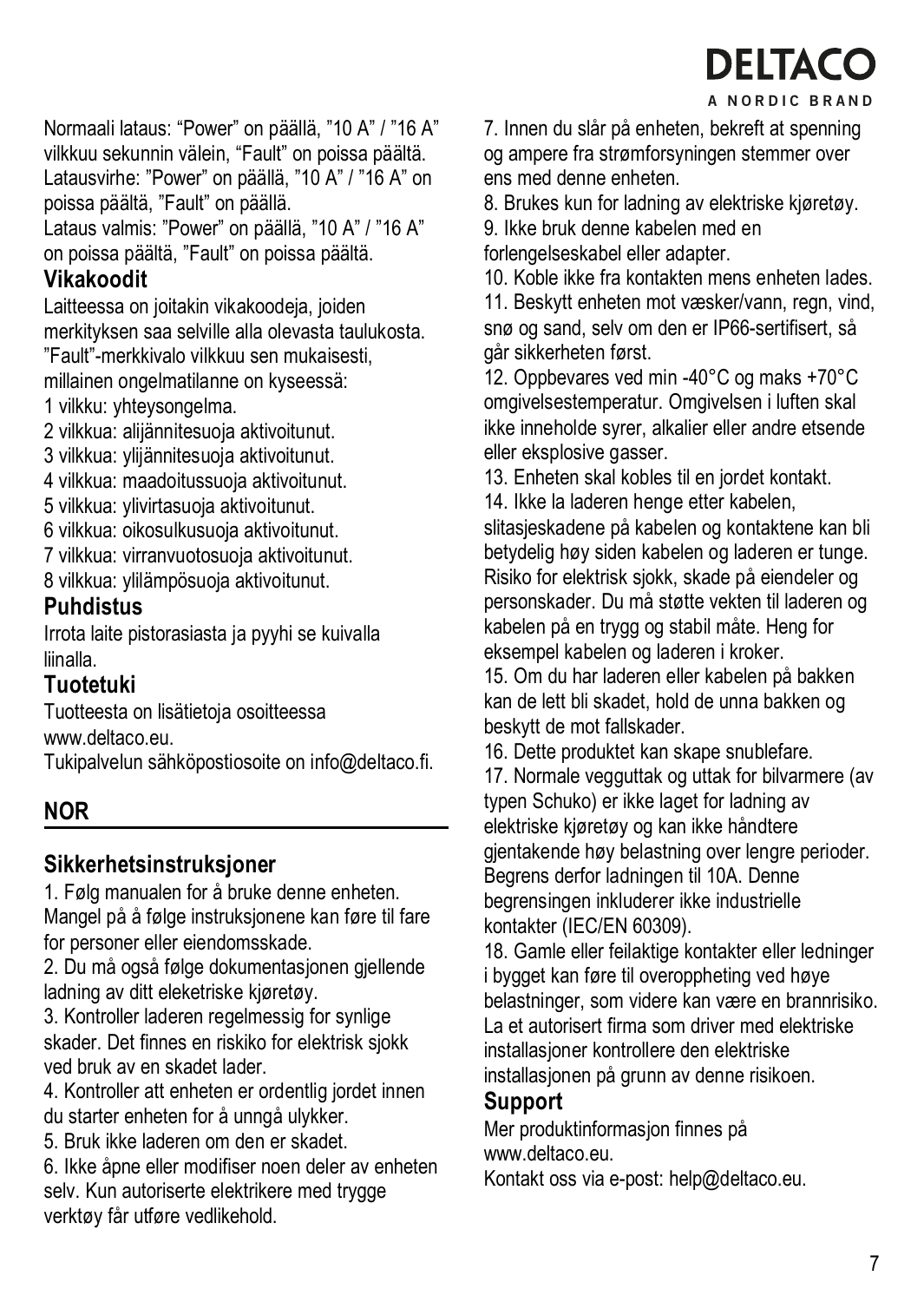#### **SWE**

Tack för att du valde Deltaco!

#### **Säkerhetsinstruktioner**

1. Följ manualen för att använda den här enheten. Underlåtenhet att följa instruktionerna kan leda till fara för personer eller egendomskada.

2. Du måste även följa dokumentationen gällande laddning av ditt elfordon.

3. Kontrollera laddaren regelbundet för synliga skador. Det finns risk för elektrisk stöt vid användning av en skadad laddare.

4. Kontrollera att enheten är ordentligt jordad innan du startar enheten för att undvika olyckor. 5. Använd inte laddaren om den är skadad.

6. Öppna inte upp eller modifiera någon del av enheten själv. Endast auktoriserade elektriker med säkra verktyg får utföra underhåll.

7. Innan du slår på enheten, bekräfta att spänning och ampere från strömförsörjningen matchar denna enhet.

8. Använd endast för laddning av elfordon.

9. Använd inte den här enheten med en förlängningskabel eller adapter.

10. Koppla inte från kontakten medan enheten laddas.

11. Skydda enheten mot vätskor/vatten, regn, vind, snö och sand, även om den är IP66-klassad, så säkerheten går först.

12. Förvaring vid min -40°C max +70°C omgivningstemperatur. Den omgivande luften ska inte innehålla syror, alkalier eller andra frätande eller explosiva gaser.

13. Enheten skall anslutas till en jordad kontakt. 14. Låt inte laddaren hänga vid kabeln,

slitskadorna på kabeln och kontakterna kan bli betydande högt eftersom kabeln och laddaren är tunga. Risk för elektrisk stöt, skada på egendom och personskada. Du måste stödja laddarens och kabelns vikt på ett säkert och stabilt sätt. Häng exempelvis laddaren upp på en krok, via hänghålet på baksidan av produkten.

15. Om du har laddaren eller kabeln på marken kan de lätt skadas, håll dem från marken och skyddade mot fallskador.

## **DELTACO**

A NORDIC BRAND

16. Denna produkt kan utgöra en snubblingsrisk.

17. Vanliga vägguttag och motorvärmaruttag ( av Schuko-typ) är inte tillverkade för laddning av elfordon och kan inte hantera återkommande hög belastning under långa perioder. Begränsa därför laddningen till 10A. Denna begränsning inkluderar inte industriella kontakter (IEC/EN 60309) 18. Gamla eller felaktiga kontakter eller kabelförgreningar i byggnaden kan orsaka överhettning vid höga belastningar, vilket i sin tur kan vara en brandrisk. Låt ett auktoriserat elinstallationsföretag kontrollera elinstallationen på grund av denna risk.

#### **Användningsplatser**

Typiska användningsplatser för denna produkt skulle vara skyddade platser eller områden med tak, till exempel ett garage eller en parkeringsplats med tak.

#### **Kompatibilitet**

Laddare EV-1125 är för alla elektriska fordon med kontakter av Typ 1.

Laddare EV-1225 är för alla elektriska fordon med kontakter av Typ 2.

Använd de inte med andra typer.

#### **Användning**

1. Anslut till en strömförsörjning. (Till en jordad kontakt)

2. Använd knappen för att växla mellan 10A/16A.

3. Anslut till det elektriska fordonets kontakt.

Laddaren upptäcker automatiskt

anslutningsstatus och handskakningsprotokoll och börjar ladda.

#### **Lysdiodsstatus**

Lysdioden markerad med ordet "Power" kan lysa grönt eller av.

Lysdioden markerad med "10A" / "16A" kan lysa grönt för 10A, lysa blått för 16A eller av.

Lysdioden markerad med ordet "Fault" kan lysa rött eller av.

Kombinationer av lysdiodsstatusar har olika betydelser:

Ansluten till ström: "Power" är på, "10A" / "16A" och "Fault" tänds i 0,5 sekunder.

Redo för laddning: "Power" är på, "10A" / "16A" är på, "Fault" är av.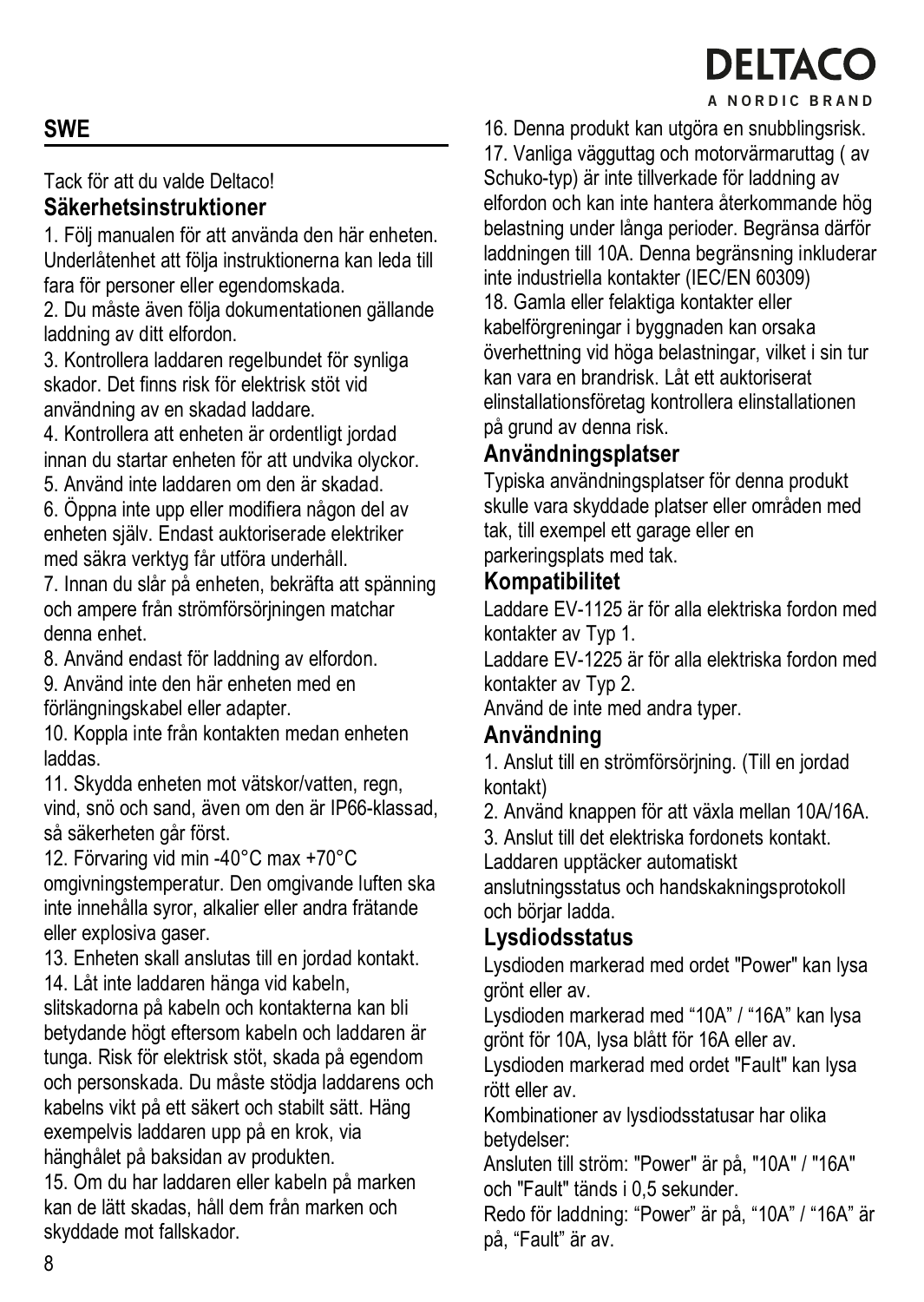

Normal laddning: "Power" är på, "10A" / "16A" blinkar en gång per sekund, "Fault" är av. Laddningsfel: "Power" är på, "10A" / "16A" är av, "Fault" är på. Laddningen slutförd: "Power" är på, "10A" / "16A"

är av, "Fault" är av.

#### **Felstatus**

Lysdioden markerad med "Fault" blinkar olika

beroende på fel/aktiverat skydd:

Blinkar 1 gång, kommunikationsfel.

Blinkar 2 gånger, underspänningsskydd.

Blinkar 3 gånger, överspänningsskydd.

Blinkar 4 gånger, jordningsskydd/fel.

Blinkar 5 gånger, överströmsskydd.

Blinkar 6 gånger, kortslutningsskydd.

Blinkar 7 gånger, strömläckageskydd.

Blinkar 8 gånger, övertemperatursskydd.

#### **Rengöring**

Koppla bort från ström och använd en torr trasa för rengöring av denna enhet.

#### **Support**

Mer produktinformation finns på www.deltaco.eu. Kontakta oss via e-post: help@deltaco.eu.